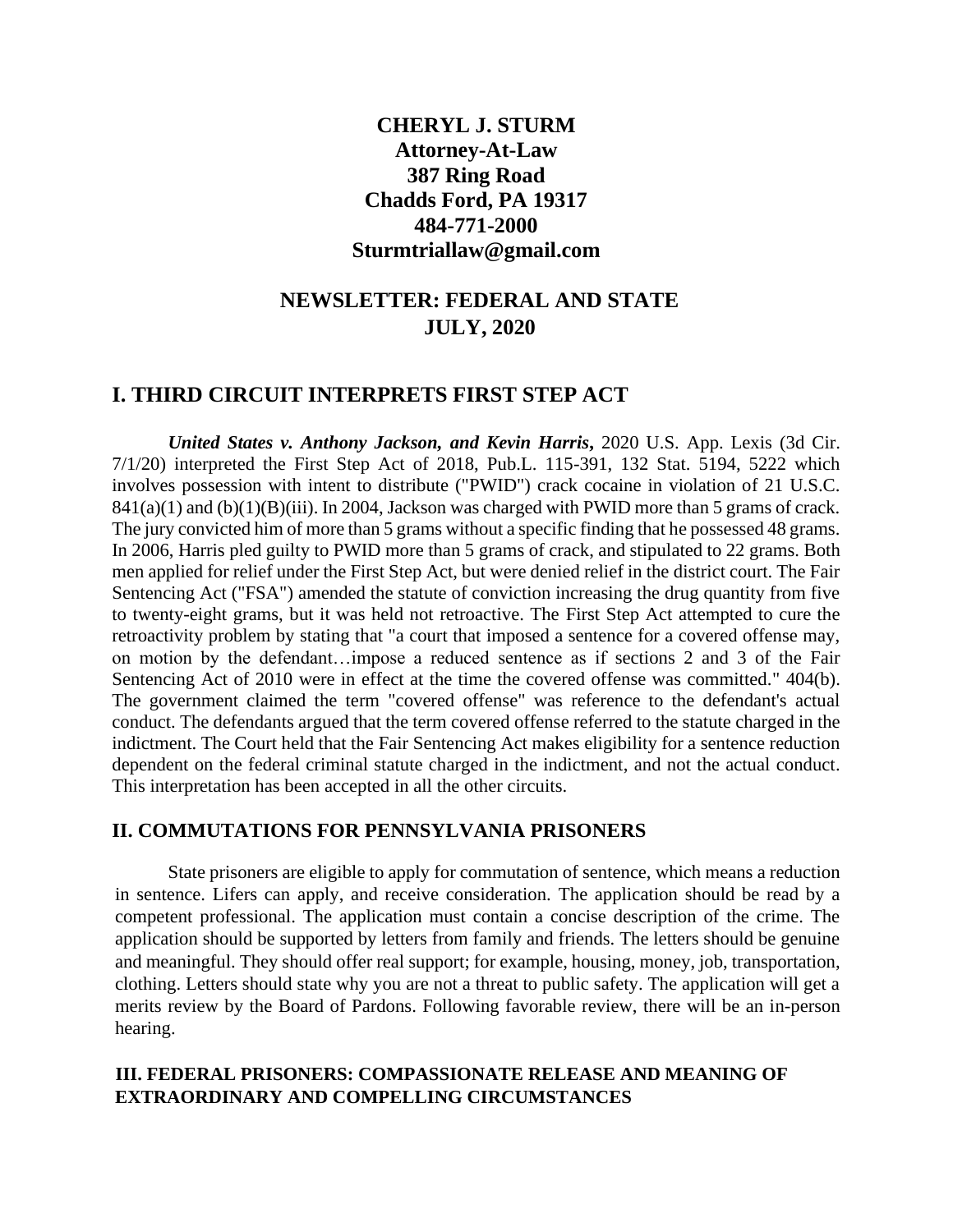The First Step Act amended 18 U.S.C. 3582. In Section 603 of the Act, Congress amended 18 U.S.C.  $3582(c)(1)(A)$  to permit defendants to file a motion with the sentencing court for modification of the sentence "after the defendant has fully exhausted all administrative rights to appeal a failure of the Bureau of Prisons to bring a motion on the defendant's behalf or the lapse of 30 days from the receipt of such request by the warden of the defendant's facility, whichever is earlier." The statute provides an opportunity to apply to the sentencing court for a sentence reduction based on extraordinary and compelling reasons. The motion must demonstrate extraordinary and compelling circumstances. Such circumstances include the Covid-19 virus, and the prison conditions spreading the virus, plus advanced age or some other recognized CDC threat from the virus. For instance, a prisoner who had had a heart attack won his release from a 360 month-sentence by providing documentation of the heart attack and the threat to his life from the prison conditions. Prisoners have won sentence reductions from the failure on the part of the First Step Act to make changes to  $924(c)(1)(C)$  retroactive. At least one district court has held that  $3582(c)(1)(A)$  can be used to reduce the very long sentences arising from stacking sentences for second or subsequent convictions for possession of a firearm during a drug trafficking offense before the first conviction became final.

#### **IV. SCOPE OF PRACTICE**

My practice encompasses plea negotiations, sentencing consultation, sentencing, preparation of sentencing memoranda, disciplinary problems, parole representation, parole appeals, parole memoranda, 2241 habeas corpus petitions, presidential pardons and commutations, state pardons and commutations, 2254 habeas corpus petitions, and 2255 motions, direct appeals in all Circuits, U.S. Supreme Court practice, treaty transfers, convention transfers, derivative citizenship claims, removal (deportation) proceedings, civil commitments, and other immigration matters. Published cases include, but are not limited to, the following: Harris v. Martin, 834 F2d 361 (3d Cir. 1987), United States v. Reshenberg, 893 F2d 1333 (3d Cir. 1989), United States v. Calabrese, 942 F2d 218 (3d Cir. 1991), United States v. Cole, 813 F2d 43 (3d Cir. 1987), United States v. Day, 969 F2d 39 (3d Cir. 1992), Farese v. Luther, 953 F2d 49 (3d Cir. 1992), Schiano v. Luther, 954 F2d 910 (3d Cir. 1992), United States v. Mathews, 11 F3d 583 (6th Cir. 1993), United States v. Nanfro, 64 F3d 98 (2d Cir. 2005), United States v. Henson, 948 F.Supp. 431 (MDPA 1996), United States v. Miller, 849 F2d 896 (4th Cir. 1988), Phifer v. Warden, 53 F3d 859 (7th Cir. 1995), Prioleau v. United States, 828 F.Supp. 261 (SDNY 1993), United States v. Tiller, 91 F3d 127 (3d Cir. 1996), United States v. Amerman, [2255 granted, sentence reduced) (EDPA 92- 498-02) affirmed 14 F3d 49 (2000); United States v. Eyer, 113 F3d 470 (3d Cir. 1997); United States v. Fields, 113 F3d 313 (2d Cir.1997); United States v. DePace, 120 F3d 233 (11th Cir. 1997); United States v. Derrick Williams, 158 F3d 736 (3d Cir. 1998), Paters v. United States, 159 F3d 1043 (7<sup>th</sup> Cir. 1998); United States v. Conhaim, 160 F3d 893 (2d Cir. 1998); United States v. DiPina, 178 F3d 68 (1st Cir. 1999), In re Weatherwax, CTA3 No. 99-3550 [Hazel-Atlas independent action is not a second or successive 2255 motion], Cullen v. United States, 194 F3d 401 (2d Cir. 1999), United States v. Almodovar, 100 F.Supp. 2d 301 (EDPA 2000, Ludwig, J.) Dabelko v. United States, 211 F3d 1268 (6th Cir. 2000); United States v. Carmichael, 216 F3d 224 (2d Cir. 2000); United States v. Williams, 247 F3d 353 (2d Cir. 2001); United States ex rel. Bryant v. Warden, 50 Fed. Appx. 13 (2d Cir. 2002), United States v. Peyton, 12 Fed. Appx. 145 (4th Cir. 2001); United States v. Smith, 348 F3d 545 (6th Cir. 2003); Blount v. United States, 330 F.Supp.2d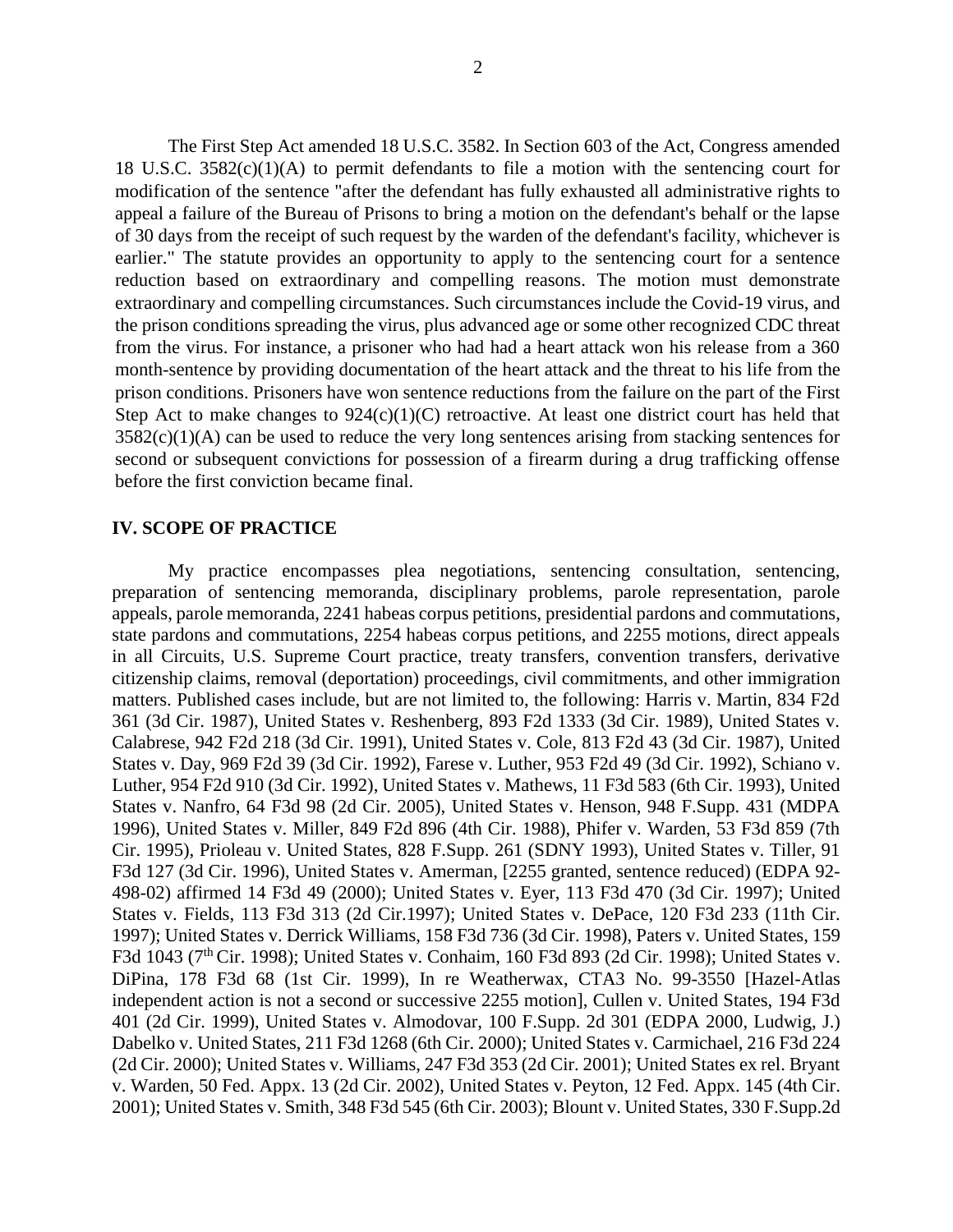493 (EDPA 2004); Commonwealth v. Hanna, 964 A2d 923 (PA Super. 2009). Important unpublished cases include: United States v. Lopez, 93-246-01 (EDPA, Hutton, J, )[2255 granted];

United States v. Garcia-Cintron, 93CVl771 (EDPA, Gawthrop)[2255 granted, sentence reduced]; United States v. Fazekas, C.A. No. 94-1542 [WDPA, Diamond C.J.][2255 motion granted, sentence reduced from 30 years to 10 years], Henry Jones v. United States, 2:90CV 4291 [DNJ, Sarokin, J. ][2255 motion granted for ineffective assistance, prisoner released]; Hearn v. United States, CA. 93-464 [WDVA], [misclassification of methamphetamine, sentence reduced from 180 months to 90 months], United States v. Richard H. Wilson, 90 CRIM 69-01, 91 CIV 3326 [EDPA, Gawthrop][2255 motion granted, actual innocence; immediate release], United States v. Gevares, 961 F.Supp. 192 (NDOH, ED 1996)[2255 granted; firearms sentence vacated; government motion to resentence denied], United States v. Cross, CTA6 No. 03-3562 (sentence vacated, and reduced on remand), United States vs. Alexander, C'TA3 No. 96-1696 [sentence reduced, and case remanded for hearing on distinction between cocaine base and crack cocaine], United States v. Kostrick, 103 F3d 114 (3d Cir. 1996)[848 vacated], United States v. Michaels, 2001 U.S. Dist. Lexis 191 15 (EDPA, Fullam, J.)[term of supervised release reduced], United States v. Williams, 146 Fed. Appx. 656 (2d Cir. 2002)[sentence vacated and reduced], United States v. R. Thomas, 273 Fed. Appx. 103 (2d Cir. 2008)[sentence vacated and reduced], United States v. Matos, 92 Cr 39-A (EDVA, Ellis, J. granted, sentence reduced], United States v. Diaz, Crim. No. 92-78-02 [EDPA] [sentence reduced for miscalculation of criminal history category], United States v. Eberly, 5 F3d 1491 (3d Cir. 1993)[2255 granted, sentence vacated], United States v. Forde, 92- 429-A [ED VA, Hilton] [2255 granted, life sentence vacated; sentence reduced]; United States v. Cruz-Pagan, 91-006 [EDPA, life sentence vacated; sentence reduced], United States v. Ostreicher, 91 cv 3576 [EDNY, Weinstein, J.] [2255 motion vacated, special parole term vacated]; United States v. S. Jones, 22 F3d 304 (3d Cir. 1994)[2255 granted, sentence vacated]; United States v. S. Jones, 47 F3d 1162 (3d Cir. 1995)[2255 granted, sentence vacated, sentence reduced]; United States ex rel. Maurice Roberts v. Warden, 93-CV-1064 [NDNY] [Probation Department's imposition of restrictions on employment violated due process], Darryl Pierce v. United States, 89CR176 (MDPA, Rambo, J. )[2255 granted in part, sentence reduced], Baron v. United States, 97CV290 [DUT][2255 granted, sentence reduced and prisoner released]; Simpkins v. United States, 1999CR22 [NDWV, 2255 granted; failure to properly file 851 special information; sentence reduced]; United States v. Vernon, 92-340-01 [EDPA, Dalzell, J.] [2255 granted, restitution order vacated and modified]; United States v. Cora Love, 92-504-16 [EDPA, Giles, C.J., 2255 motion granted, sentence reduced]; United States v. Rosa, 90-38 [DNJ][2255 granted; sentence reduced]; United States v. Broadus, 91 CR209, 97CV965 [MDNC, Tilley, J.] [2255] granted in part, sentence reduced by 20 years]; United States v. Arevalo, 94CR702, 97 CV 946 [SDFLA, Moreno, J.] [2255 granted, sentence reduced]; United States v. H. Cruz, 93CR341 [SDFLA, Highsmith, J.] [2255 granted, sentence reduced]; Stocker v. Warden, 2004 U.S. Dist. Lexis 5395 [EDPA, Giles, C.J. Habeas corpus granted based on actual innocence, sentence vacated], Stovall v. Warden, 2005 U.S. Dist. Lexis 6758 (EDPA Diamond)[2254 habeas granted in part restoring right to appeal]; Pedretri v. United States, 1996 U.S. Dist. Lexis 6315 (NDNY, McAvoy C.J .)[2255 granted, sentence reduced]; United States v. Boggi, 1997 U.S. Dist. Lexis 14165 (EDPA 1997)[2255 granted, sentence reduced]; United States ex rel. Shriner v. Warden, 1:CV03-0481 (MDPA, Rambo, J.) [ [2241 habeas granted, sentence reduced], Commonwealth v. Keeman Copeland, [CP 9607-1215 1/3 Greenspan, J.] [PCRA granted based on ineffective assistance of trial and appellate counsel. Conviction for first degree murder vacated. Life sentence vacated], Boyd v. Nish et al., 2007 U.S. Dist. Lexis 7176 (EDPA 2007, Tucker, J.)[Section 2254